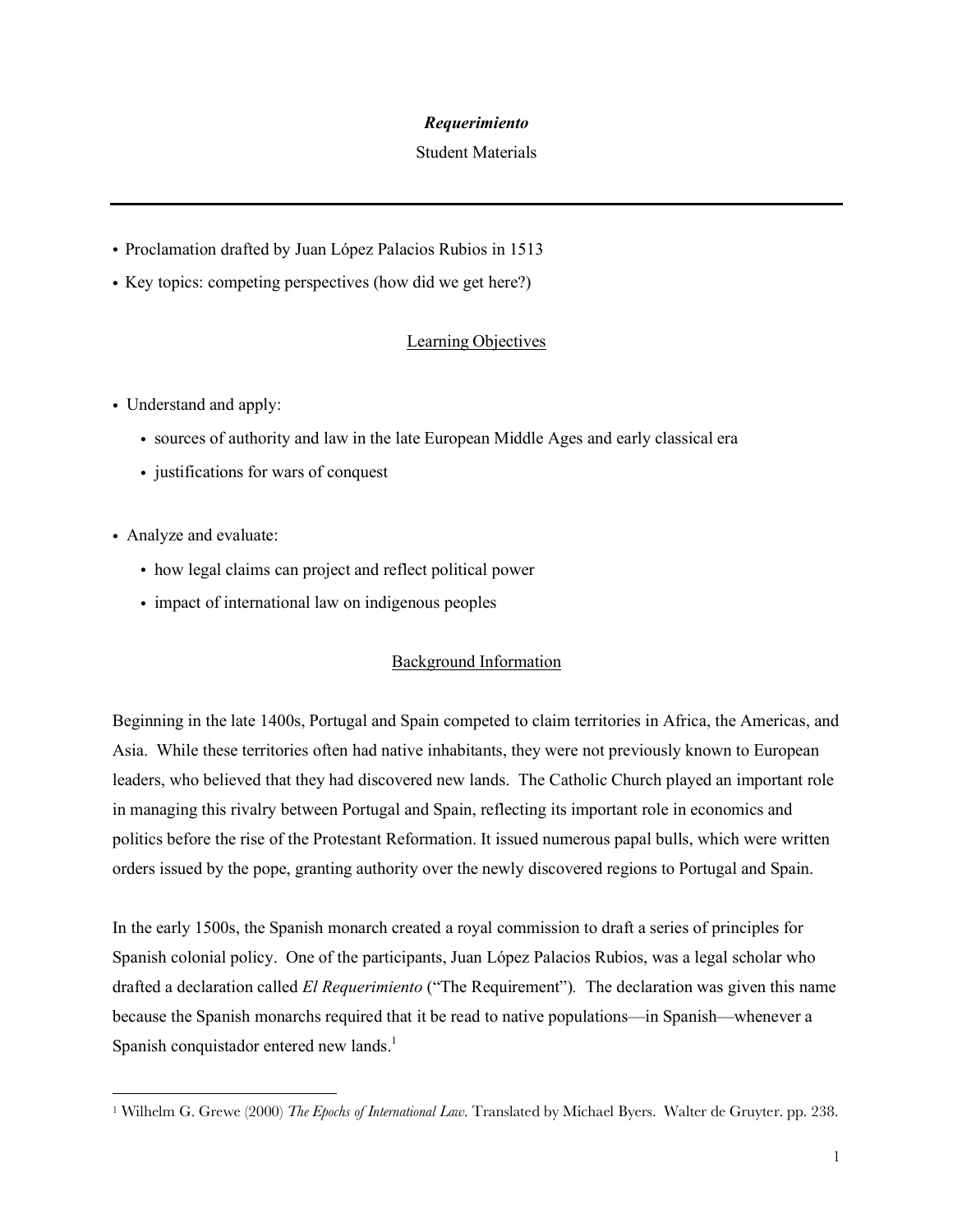Both domestic and international audiences widely challenged this practice. Some Spanish legal scholars and the monarchs of England and France questioned the legitimacy of the papal bulls, particularly as the Protestant Reformation spread throughout Europe. They also questioned the legitimacy of demanding that native populations agree to the *El Requerimiento*, particularly because it was read to them in a language that they did not understand by armed strangers that they had never encountered.

# Declaration<sup>2</sup>

*El Requerimiento* begins by invoking Christian religious authority. It argues that all of mankind began as one initial race under God's creation and dominion:

On behalf of the King, Don Fernando, and of Doña Juana I, his daughter, Queen of Castille and León, subduers of the barbarous nations, we their servants notify and make known to you, as best we can, that the Lord our God, Living and Eternal, created the Heaven and the Earth, and one man and one woman, of whom you and we, all the men of the world at the time, were and are descendants, and all those who came after and before us. But, on account of the multitude which has sprung from this man and woman in the five thousand or even more years since the world was created, it was necessary that some men should go one way and some another, and that they should be divided into many kingdoms and provinces, for in one alone they could not be sustained.

It then explains that the pope is connected historically to St. Peter, one of Jesus's original apostles:

Of all these nations God our Lord gave charge to one man, called St. Peter, that he should be Lord and Superior of all the men in the world, that all should obey him, and that he should be the head of the whole Human Race, wherever men should live, and under whatever law, sect, or belief they should be; and he gave him the world for his kingdom and jurisdiction. And he commanded him to place his seat in Rome, as the spot most fitting to rule the world from; but also he permitted him to have his seat in any other part of the world, and to judge and govern all Christians, Moors, Jews, Gentiles, and all other Sects.

<sup>2</sup> Translation from the National Humanities Center.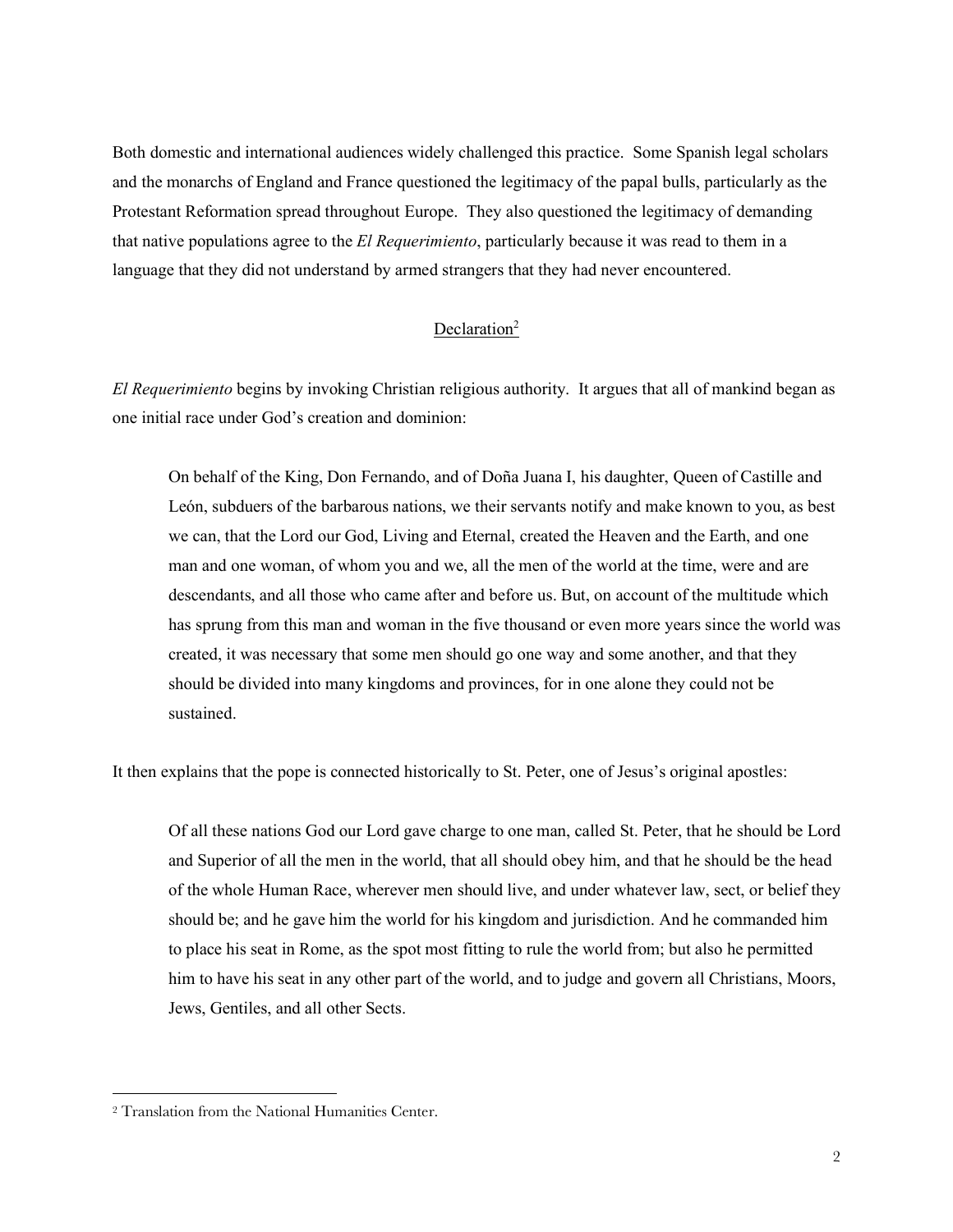This man was called Pope, as if to say, Admirable Great Father and Governor of men. The men who lived in that time obeyed that St. Peter, and took him for Lord, King, and Superior of the universe; so also they have regarded the others who after him have been elected to the pontificate, and so has it been continued even till now, and will continue till the end of the world.

*El Requerimiento* then explains that the pope gave newly discovered territory to the leaders of Spain via a papal bull:

One of these Pontiffs, who succeeded that St. Peter as Lord of the world, in the dignity and seat which I have before mentioned, made donation of these isles and *Tierra-firme* to the aforesaid King and Queen and to their successors, our lords, with all that there are in these territories, as is contained in certain writings which passed upon the subject as aforesaid, which you can see if you wish.

It next says that native inhabitants on other newly discovered lands had accepted Spanish rule and converted to Christianity:

So their Highnesses are kings and lords of these islands and land of *Tierra-firme* by virtue of this donation: and some islands, and indeed almost all those to whom this has been notified, have received and served their Highnesses, as lords and kings, in the way that subjects ought to do, with good will, without any resistance, immediately, without delay, when they were informed of the aforesaid facts. And also they received and obeyed the priests whom their Highnesses sent to preach to them and to teach them our Holy Faith; and all these, of their own free will, without any reward or condition, have become Christians, and are so, and their Highnesses have joyfully and benignantly received them, and also have commanded them to be treated as their subjects and vassals; and you too are held and obliged to do the same.

#### *El Requerimiento* then asks its audience to do the same:

Wherefore, as best we can, we ask and require you that you consider what we have said to you, and that you take the time that shall be necessary to understand and deliberate upon it, and that you acknowledge the Church as the Ruler and Superior of the whole world, and the high priest called Pope, and in his name the King and Queen Doña Juana our lords, in his place, as superiors and lords and kings of these islands and this *Tierra-firme* by virtue of the said donation, and that